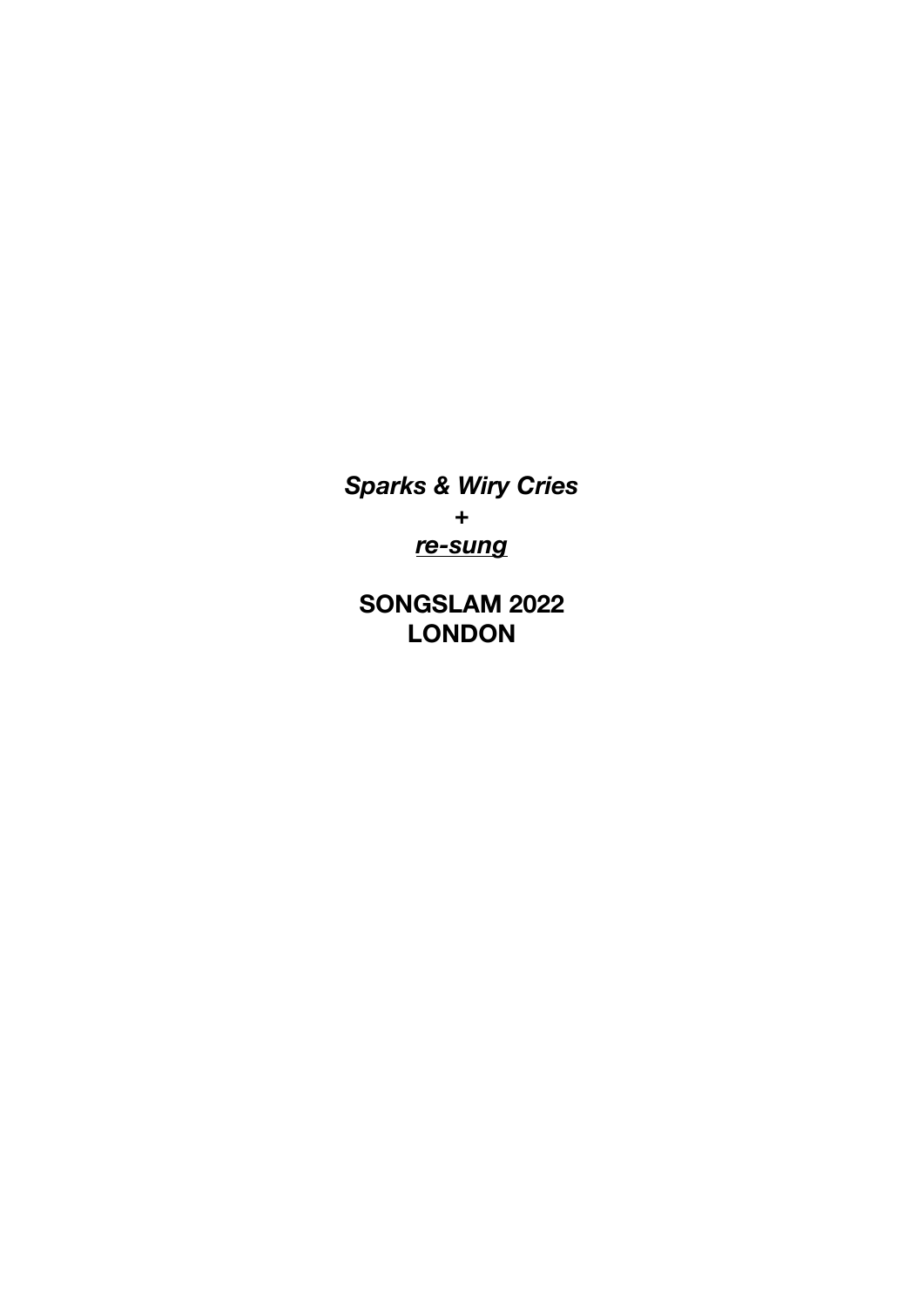# *TEAM 1*

## **Madrilejo / Radix-Callixte**

### Title of Song: Spider Poet: Molly McGrath

James Madrilejo (b. 2003) is a Filipino-American composer currently studying at the Royal College of Music with Deirdre Gribbin. His work has been performed at the RCM and with ensembles across the US, including an upcoming debut of his newest piece, *Glitter*, with the West Michigan Choral Lab in July.

Tia Jordan Radix-Callixte is an undergraduate award holder at The Royal College of Music studying for her Bmus in voice under Rosa Mannion. Some of Tia's most memorable performances include her involvement with Samling Academy, performing with the Royal Northern Sinfonia, appearing on BBC Look North and rehearsing Jonathan Dove's Flight for the RCM Summer Opera.

# *TEAM 2*

## **Thomas / Davies**

### Title of Song: Remember Poet: Christina Rossetti

Iwan Davies is a conductor and pianist, trained at GSMD and NOS. He was a staff conductor at the Salzburger Landestheater, where he conducted repertoire ranging from Rossini to Philip Glass. This season's highlights include *La bohème* and *The Golden Cockerel* for ETO, and he will shortly conduct Donizetti's *Viva la Diva* at the Buxton International Festival.

Elgan Llŷr Thomas is a tenor and composer based in Manchester. He is a former ENO Harewood Artist. He appears regularly at ENO and Scottish Opera and recently made his debut for the Royal Opera House. He is currently performing as Cassio in Grange Park Opera's Otello and looks forward to his debut at the Opéra Comique in Paris next season.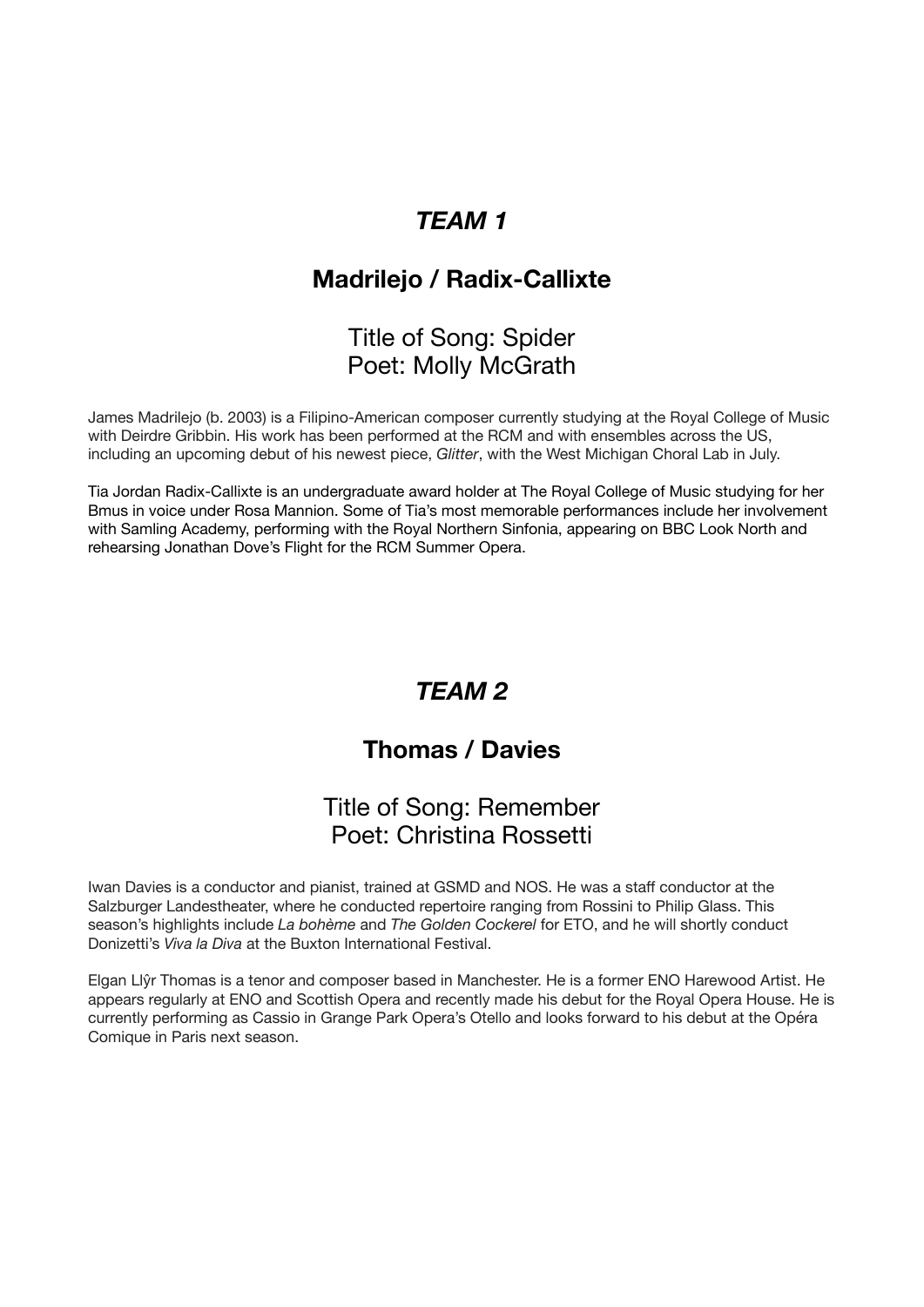## *TEAM 3*

# **Taylor / Dicker / Kubo**

### Title of Song: Hold on (The Thief, His Wife, and The Canoe) Poet: Joanna Taylor

Joanna is a self taught composer and songwriter based in Essex. Her first song cycle was performed at the Royal Opera House in 2022. She regularly writes songs for Panto Dame Mama G. Her music focuses on the complexities and intricacies of normal people living normal lives.

Japanese pianist Satoshi Kubo is a freelance musician based in London. He premiered Joanna Taylor's song cycle "*New Love, New Life*" with Sian Dicker earlier of the year. Very looking forward to working together again and performing her new song with Sian on 17th June.

Spinto soprano Siân Dicker won the 2020 Royal Over-Seas League Singers Prize and is a City Music Foundation Artist and a Britten Pears Young Artist. She is delighted to be working with Joanna Taylor and Satoshi Kubo again after their first collaboration at the Royal Opera House in February 2022.

### *TEAM 4*

## **Havlat / Auchterlonie**

### Title of song: The Barber of Calvary Poet: Lydia Poole

Joseph Havlat is an Australian pianist and composer. He is active as a recitalist, chamber musician and concerto soloist, and works frequently in contemporary music spheres. Last season saw him perform concertos with the LSO under Thomas Adès and the BBC Phil under Vimbayi Kaziboni. He loves raspberries and prawns.

Patricia Auchterlonie is a passionate performer of new and unheard music, equally at home in opera and chamber music. Patricia has worked with Shadwell Opera, BCMG, Music Theatre Wales, and Britten Pears Arts among others. She is also a passionate sewer/knitter, and plays the banjo without shame.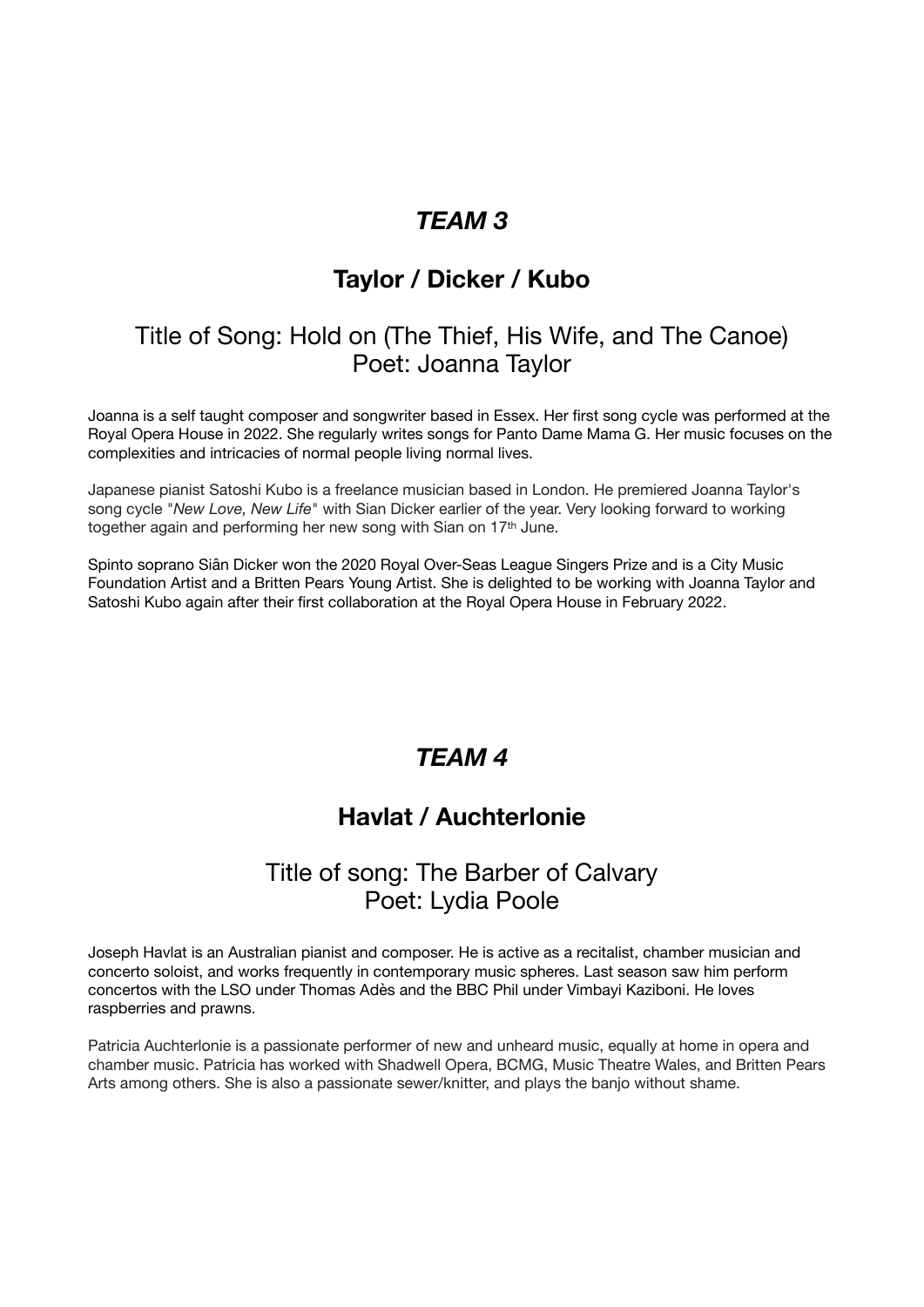# *TEAM 5*

# **Roberts / Morris / Enea**

### Title of Song: Impression du Matin Poet: Oscar Wilde

Emma Roberts attends he RCM International Opera Studio with teacher Brindley Sherratt and coach Simon Lepper. Emma will be playing Minsk Woman as her final role at RCM this June in Jonathon Dove's Flight directed by Jeremy Sams. She looks forward to joining the National Opera Studio in September.

Hugh Morris is a composer and writer based in Manchester. He mostly writes music for voices, brass instruments, and improvisers. Alongside composing, Hugh is a freelance music journalist, contributing to the New York Times, the Guardian and more.

Italian pianist Alessio Enea is one of the finalists of the prestigious national competition "Premio Venezia" held in 2015. After completing his second and last year of his Master of Music in Performance with Dmitri Alexeev at the Royal College of Music in London, where he is a Charles Napper Award and Gary & Eleanor Brass Scholarship holder for his first and second year respectively, he has just completed with distinction his Artist Diploma in collaborative piano under the guidance of Prof. Simon Lepper. He was awarded distinction for both his Masters in Performance and in Music Pedagogy in Lugano.

## *TEAM 6*

## **Marmion / Myslek / Burroughs**

### Title of Song: The Bean Poet: Various quotes from dementia patients

Anna holds an MMus (Trinity Laban) and a BA in Modern Languages (Durham University). She specialises in high coloratura repertoire, including the roles Queen of the Night and Zerbinetta, and has a passion for contemporary opera. Anna and Aleksandra's repertoire include many underperformed works, such as Krenek's Die Nachtigall and Strauss' Brentano Lieder.

Aleksandra is a Polish collaborative pianist and a répétiteur. She graduated from the Royal Academy of Music and is a prizewinner of both solo competitions and chamber music contests such as the III International Chopin Competition in Budapest, Wilfrid Parry Brahms Prize, Brenda Webb Accompanist Prize, Tunnell Trust award, Edith Poulsen Accompanist Prize and others. In 2022 she became the Solti Accademia and Leeds Lieder Young Artist.

Morgan was born in Essex in 1999. He started playing the piano at 9 years old and originally intended to study to become a pianist before settling on composition which he studied at Trinity Laban Conservatoire between 2017 and 2021. His musical tastes include an interest in spectralism, jazz and 19th centruy Italian opera.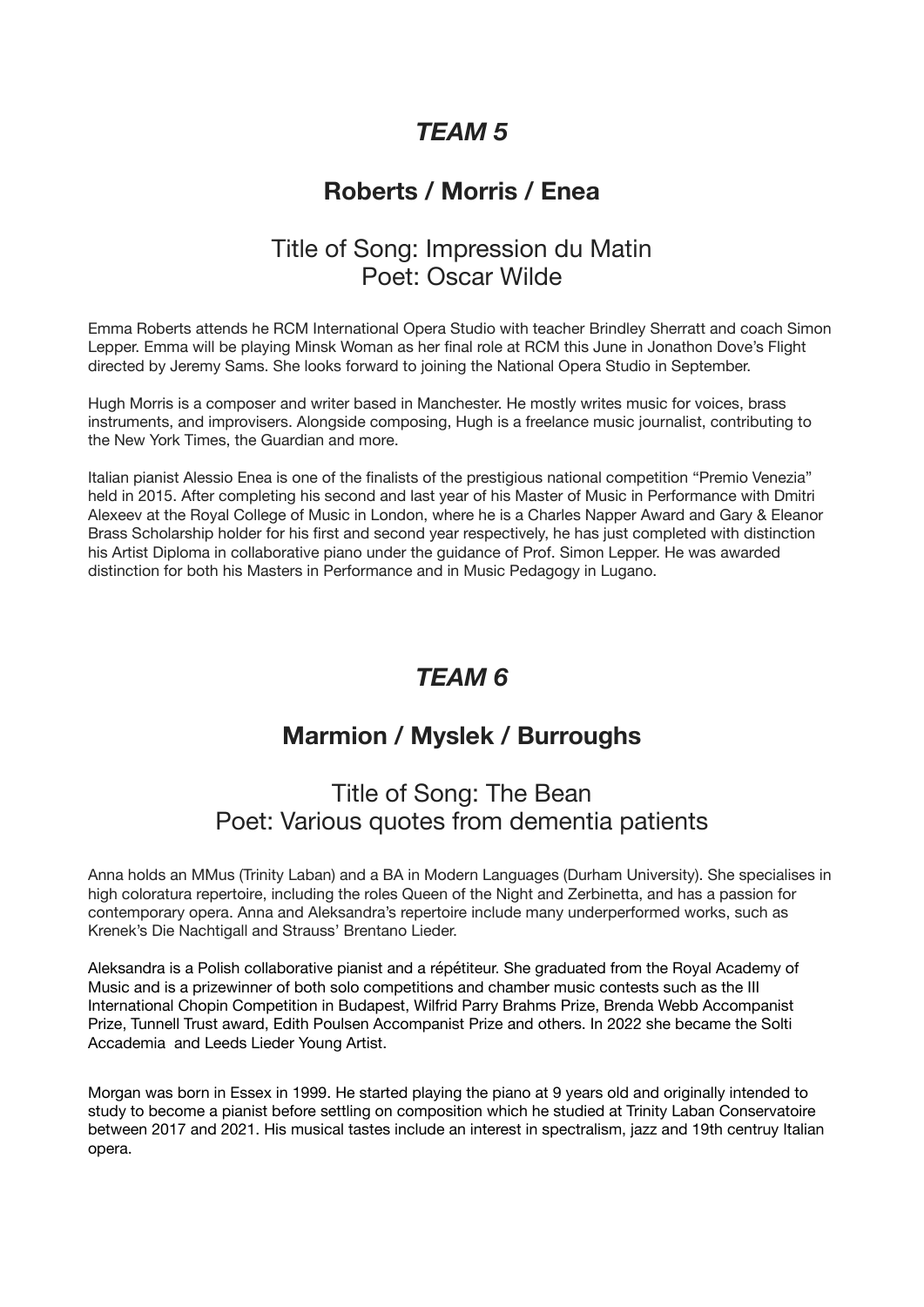### *Team 7*

# **Picton-Turbervill / Vonberg-Clark**

# Title of Song: It is here Poet: Harold Pinter

Edward is currently studying for a Master's in piano accompaniment at the Guildhall, where he is the Goldsmiths' Scholar. Alongside his musical activities, he is a committed environmentalist, a teacher, and a writer. His first book, *Talking Through Trees,* was published by the Old Stile Press in 2017, with woodcuts by Angela Lemaire.

Ben trained at Trinity Laban Conservatoire of Music and Dance, King's College London, the University of Vienna and Durham University. Upon moving to London in 2012 he became increasingly in demand as a tenor, and therefore undertook a masters in vocal performance at Trinity Laban. He is now taught by Nicky Spence. He has sung in the Aldeburgh Festival, several times at Britten's Red House, and twice as part of the North Yorkshire Moors Chamber Music Festival, among others. He has sung with the BBC Singers, The Sixteen, La Nuova Musica, Tenebrae, the Eric Whitacre Singers and Stile Antico. Ben will be singing on a documentary about Michael Tippett on the BBC, due for release in the Summer of 2022.

### *Team 8*

### **Sicari / Grewar / Flasse**

### Title of Song: Moving Home Poet: Rod Moran

Australian/British Soprano Daniella Sicari has built an international reputation performing with companies such as Waterperry Opera Festival, Buxton International Festival, Bergen Nasjonale Opera and Freeze Frame Opera. Upcoming engagements include 'quartet' and cover Beth in the UK premiere of *Little Women*  (Adamo) at Opera Holland Park and Annabel Richter in a new opera called *A Most Wanted Man* (Davismoon).

Pierre Flasse is a composer based in Manchester. He approaches composition through a lens of feel; implementing a natural connection between the performer and the listener. He is a composer's assistant to film director Sally Potter and is developing a jazz opera exploring themes of gaslighting and misinformation.

Mairi Harris Grewar is a Scottish/American pianist, coach and conductor, currently working as a repetiteur in Germany. She trained at the Guildhall School of Music and Drama, National Opera Studio, Solti Accademia and Schubert Institut. Mairi loves to programme recitals and recently performed a programme of French piano duets with her husband.